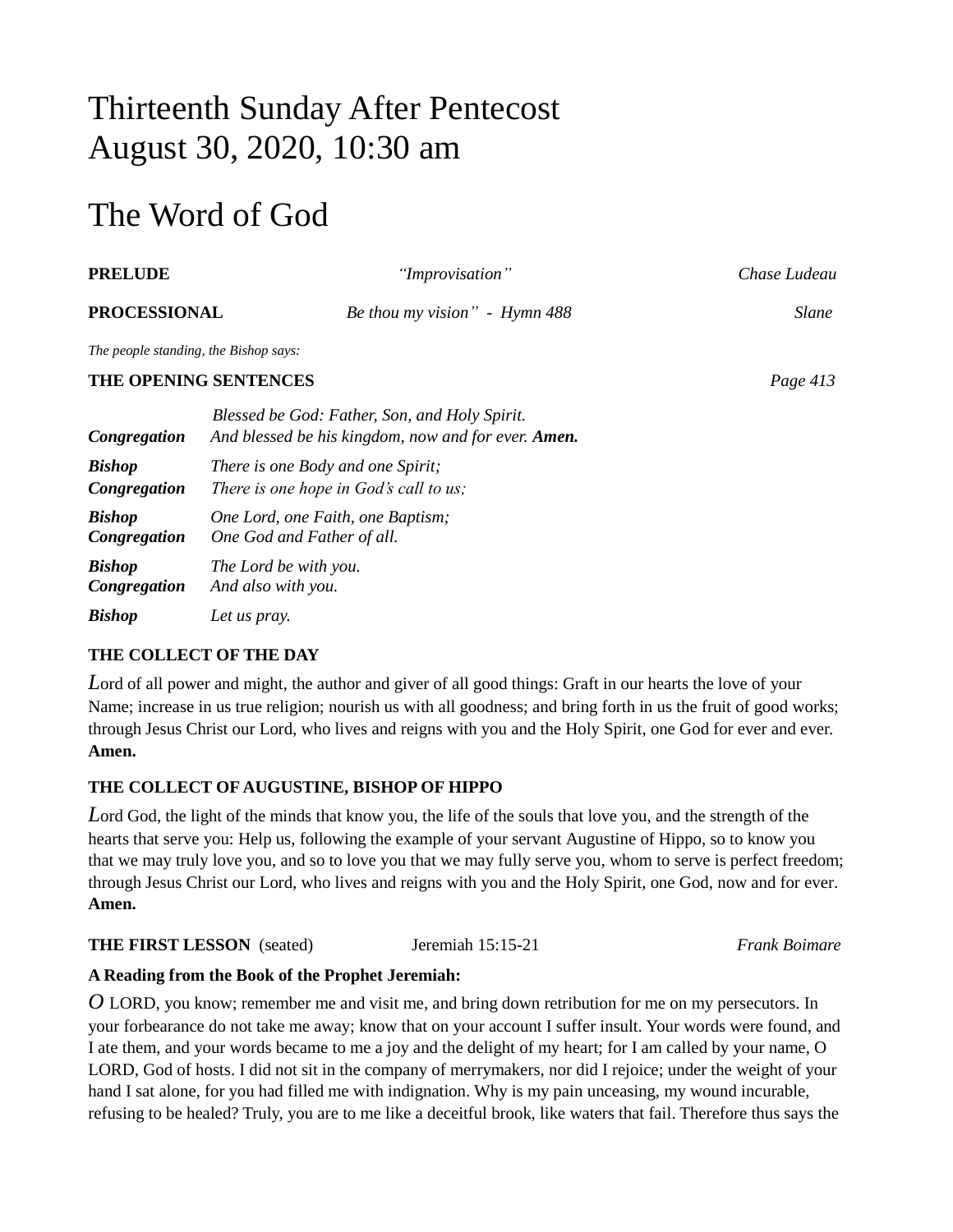LORD: "If you turn back, I will take you back, and you shall stand before me. If you utter what is precious, and not what is worthless, you shall serve as my mouth. It is they who will turn to you, not you who will turn to them. And I will make you to this people a fortified wall of bronze; they will fight against you, but they shall not prevail over you, for I am with you to save you and deliver you, says the LORD. I will deliver you out of the hand of the wicked, and redeem you from the grasp of the ruthless."

### *The Word of the Lord.*

*People Thanks be to God.* 

*A Psalm, hymn, or anthem may follow each Reading*

# **THE PSALM (In Unison) PSALM 26:1-8** *Page 616*

Judica me, Domine

<sup>1</sup> Give judgment for me, O LORD, for I have lived with integrity; \* I have trusted in the Lord and have not faltered.

- <sup>2</sup> Test me, O LORD, and try me;  $*$ examine my heart and my mind.
- $3$  For your love is before my eyes;  $*$ I have walked faithfully with you.
- <sup>4</sup> I have not sat with the worthless, \* nor do I consort with the deceitful.
- <sup>5</sup> I have hated the company of evildoers; \* I will not sit down with the wicked.
- 6 I will wash my hands in innocence, O LORD, \* that I may go in procession round your altar,
- <sup>7</sup> Singing aloud a song of thanksgiving  $*$ and recounting all your wonderful deeds.
- <sup>8</sup> LORD, I love the house in which you dwell \* and the place where your glory abides.

### **THE SECOND LESSON** Romans 12:9-21 *Frank Boimare*

# **A Reading from the Letter of Paul to the Romans:**

Let love be genuine; hate what is evil, hold fast to what is good; love one another with mutual affection; outdo one another in showing honor. Do not lag in zeal, be ardent in spirit, serve the Lord. Rejoice in hope, be patient in suffering, persevere in prayer. Contribute to the needs of the saints; extend hospitality to strangers. Bless those who persecute you; bless and do not curse them. Rejoice with those who rejoice, weep with those who weep. Live in harmony with one another; do not be haughty, but associate with the lowly; do not claim to be wiser than you are. Do not repay anyone evil for evil, but take thought for what is noble in the sight of all. If it is possible, so far as it depends on you, live peaceably with all. Beloved, never avenge yourselves, but leave room for the wrath of God; for it is written, "Vengeance is mine, I will repay, says the Lord." No, "if your enemies are hungry, feed them; if they are thirsty, give them something to drink; for by doing this you will heap burning coals on their heads." Do not be overcome by evil, but overcome evil with good.

*The Word of the Lord. People Thanks be to God.*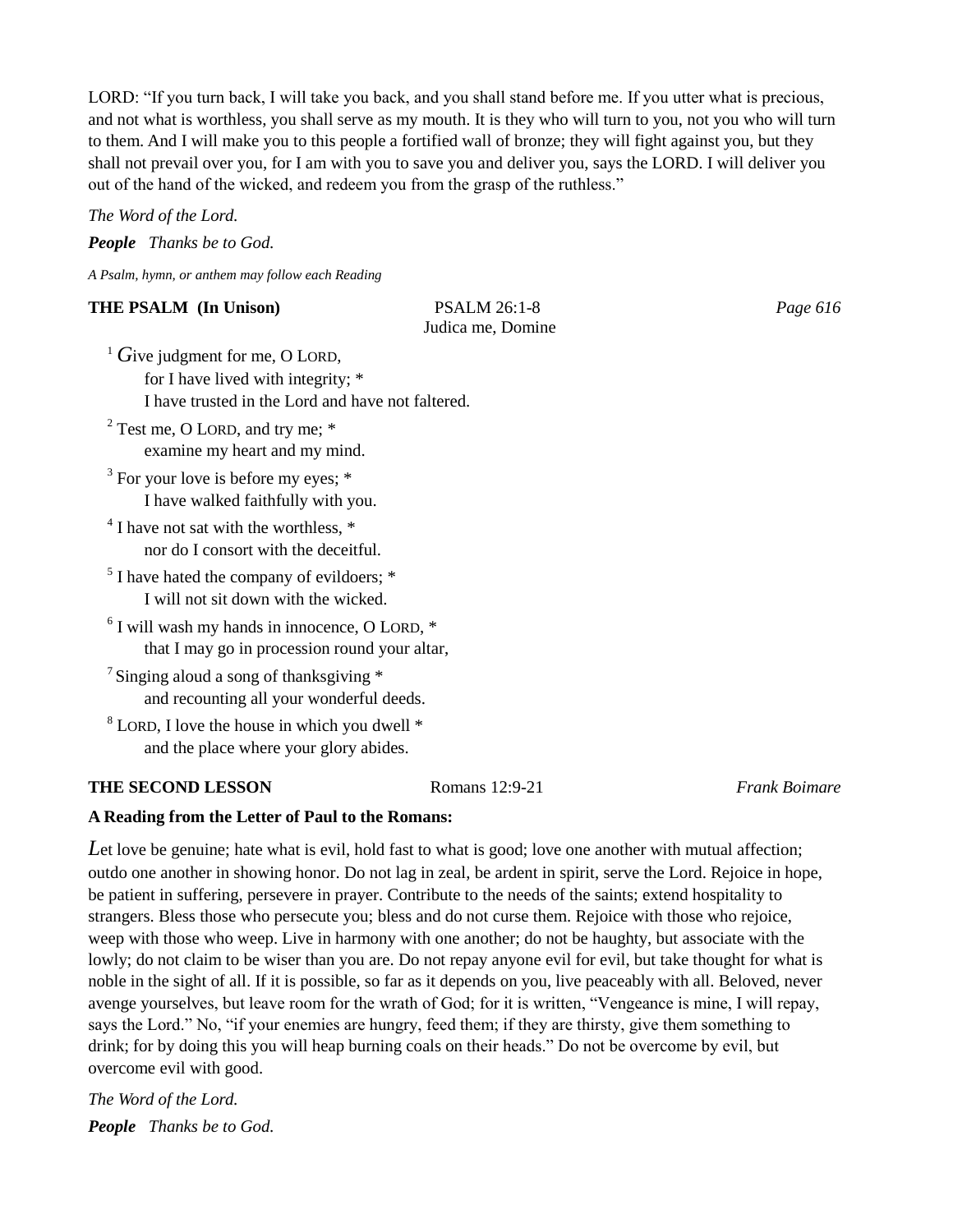#### **THE ALLELUIA** (Sung)

*Then, all standing, the Deacon or a Priest reads the Gospel, first saying*

#### **THE GOSPEL**

**Matthew 16:21-28** 

#### **The Holy Gospel of our Lord Jesus Christ according to Matthew.**

*People* Glory to you, Lord Christ.

*Jesus began to show his disciples that he must go to Jerusalem and undergo great suffering at the hands of* the elders and chief priests and scribes, and be killed, and on the third day be raised. And Peter took him aside and began to rebuke him, saying, "God forbid it, Lord! This must never happen to you." But he turned and said to Peter, "Get behind me, Satan! You are a stumbling block to me; for you are setting your mind not on divine things but on human things." Then Jesus told his disciples, "If any want to become my followers, let them deny themselves and take up their cross and follow me. For those who want to save their life will lose it, and those who lose their life for my sake will find it. For what will it profit them if they gain the whole world but forfeit their life? Or what will they give in return for their life? For the Son of Man is to come with his angels in the glory of his Father, and then he will repay everyone for what has been done." Truly I tell you, there are some standing here who will not taste death before they see the Son of Man coming in his kingdom."

The Gospel of the Lord.

*People* Praise to you, Lord Christ.

**THE ALLELUIA** (Sung)

**THE SERMON** *The Rt. Rev. Morris K. Thompson, Jr.*

## **THE PRESENTATION AND EXAMINATION OF THE CANDIDATE** *Page 415*

| <b>Bishop</b><br><b>Presenter</b> | The Candidate will now be presented.<br>I present Lily Coats for Confirmation.              |  |  |
|-----------------------------------|---------------------------------------------------------------------------------------------|--|--|
| <b>Bishop</b>                     | Do you reaffirm your renunciation of evil?                                                  |  |  |
| <b>Candidate</b>                  | I do.                                                                                       |  |  |
| <b>Bishop</b>                     | Do you renew your commitment to Jesus Christ.                                               |  |  |
| <b>Candidate</b>                  | I do, and with God's grace I will follow him as my Savior and Lord.                         |  |  |
|                                   | After all have been presented, the Bishop addresses the congregation, saying                |  |  |
| <b>Bishop</b>                     | Will you who witness these vows do all in your power to support Lily in her life in Christ? |  |  |

*Congregation We will.*

*Bishop Let us join with Lily who is committing herself to Christ and renew our own baptismal covenant.*

## **THE BAPTISMAL COVENANT** *Page 416*

**Bishop** Do you believe in God the Father?

*People* I believe in God, the Father almighty, creator of heaven and earth.

**Bishop** Do you believe in Jesus Christ, the Son of God?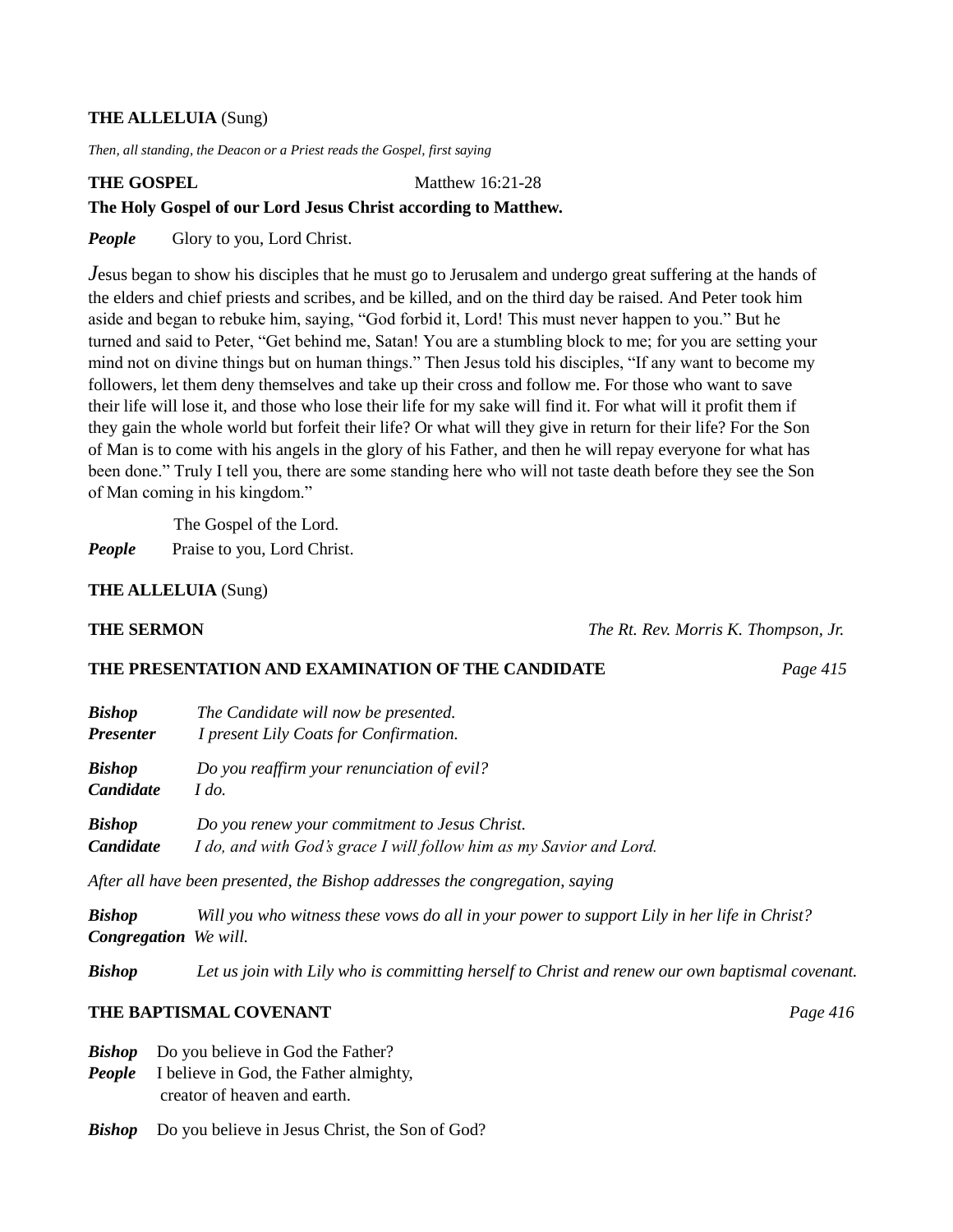| People                  | I believe in Jesus Christ, his only Son, our Lord.<br>He was conceived by the power of the Holy Spirit<br>and born of the Virgin Mary.<br>He suffered under Pontius Pilate,<br>was crucified, died, and was buried.<br>He descended to the dead.<br>On the third day he rose again.<br>He ascended into heaven,<br>and is seated at the right hand of the Father.<br>He will come again to judge the living and the dead. |
|-------------------------|---------------------------------------------------------------------------------------------------------------------------------------------------------------------------------------------------------------------------------------------------------------------------------------------------------------------------------------------------------------------------------------------------------------------------|
| <b>Bishop</b><br>People | Do you believe in God the Holy Spirit?<br>I believe in the Holy Spirit,<br>the holy catholic Church,<br>the communion of saints,<br>the forgiveness of sins,<br>the resurrection of the body,<br>and the life everlasting.                                                                                                                                                                                                |
| <b>Bishop</b><br>People | Will you continue in the apostles' teaching and fellowship, in the breaking of bread, and in the<br>prayers?<br>I will, with God's help.                                                                                                                                                                                                                                                                                  |
| <b>Bishop</b><br>People | Will you persevere in resisting evil, and, whenever you fall into sin, repent and return to the Lord?<br>I will, with God's help.                                                                                                                                                                                                                                                                                         |
| <b>Bishop</b><br>People | Will you proclaim by word and example the Good News of God in Christ?<br>I will, with God's help.                                                                                                                                                                                                                                                                                                                         |
| <b>Bishop</b><br>People | Will you seek and serve Christ in all persons, loving your neighbor as yourself?<br>I will, with God's help.                                                                                                                                                                                                                                                                                                              |
| <b>Bishop</b><br>People | Will you strive for justice and peace among all people, and respect the dignity of every human<br>being?<br>I will, with God's help.                                                                                                                                                                                                                                                                                      |

#### **PRAYERS FOR THE CANDIDATE**

*The Bishop then says to the congregation*

Let us now pray for Lily, who has renewed her commitment to Christ.

*Then the Bishop says*

Almighty God, we thank you that by the death and resurrection of your Son Jesus Christ you have overcome sin and brought us to yourself, and that by the sealing of your Holy Spirit you have bound us to your service. Renew in Lily your servant the covenant you made with her at her Baptism. Send her forth in the power of that Spirit to perform the service you set before her; through Jesus Christ your Son our Lord, who lives and reigns with you and the Holy Spirit, one God, now and for ever. Amen.

# **FOR CONFIRMATION**

*The Bishop lays hands upon the candidate and says*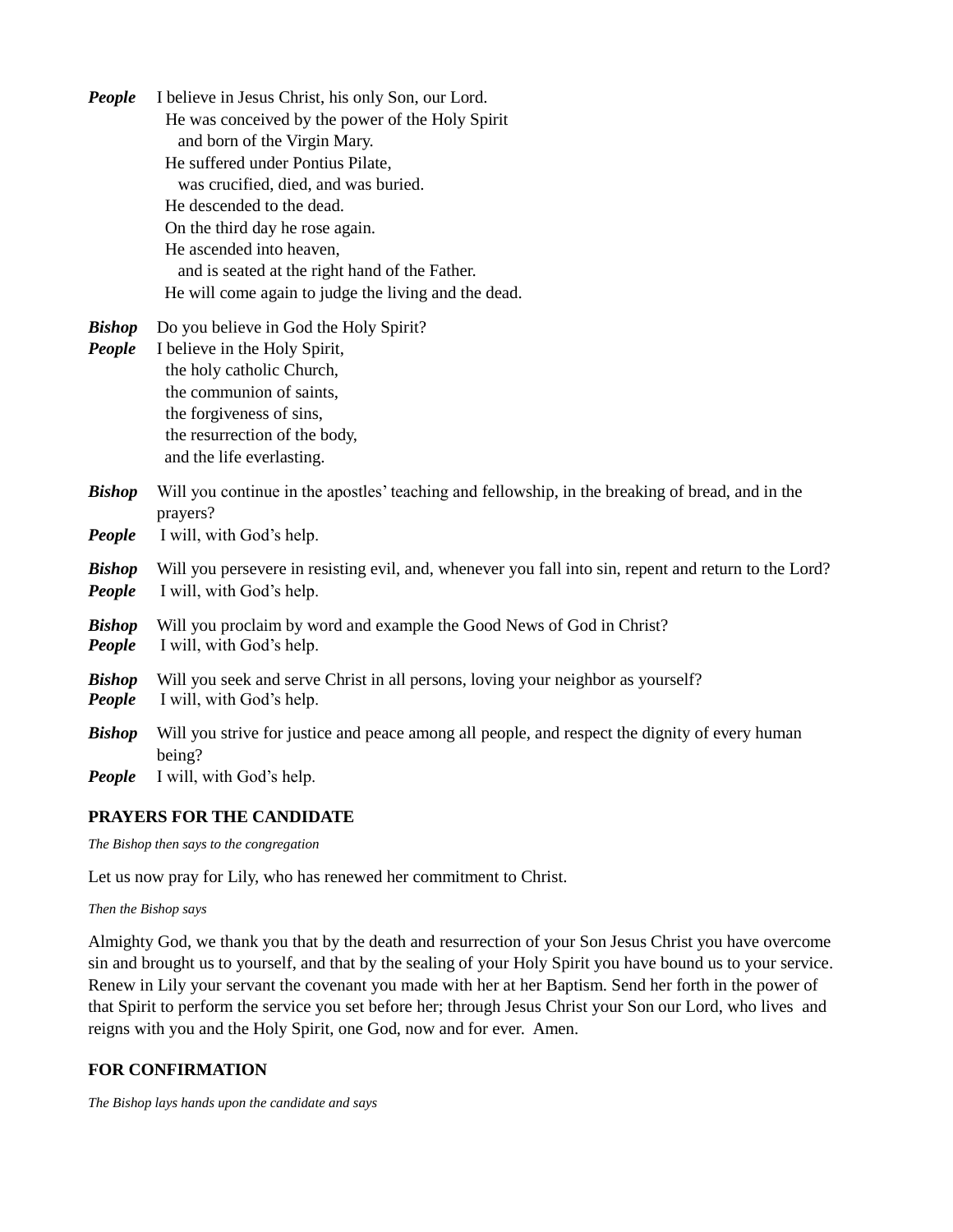Strengthen, O Lord, your servant Lily with your Holy Spirit; empower her for your service; and sustain her all the days of her life. **Amen**.

*or this*

Defend, O Lord, your servant Lily with your heavenly grace, that she may continue yours for ever, and daily increase in your Holy Spirit more and more, until she comes to your everlasting kingdom. **Amen**.

## **THE PEACE**

*The Peace is then exchanged*

*Bishop The peace of the Lord be always with you. Congregation And also with you.*

#### **ANNOUNCEMENTS**

Today's undesignated offering goes to the Bishop's Fund for support of emergencies and non-budgeted ministries.

# **THE HOLY COMMUNION**

#### **Celebrant:** The Very Rev. William A.J. Heine, Jr.

*The Celebrant may begin the Offertory with one of the sentences on pages 343-344, or with some other sentence of Scripture*

*During the Offertory, a hymn, psalm, or anthem may be sung*

#### **THE PRESENTATION** (In Unison)

Praise God from whom all blessings flow; Praise him all creatures here below; alleluia, alleluia; Praise him above, ye heavenly host; Praise Father, Son, and Holy Ghost; O praise him, O praise him, alleluia, alleluia, alleluia.

#### **THE GREAT THANKSGIVING** Eucharistic Prayer A *Page 361*

*The people stand. The Celebrant, faces them and sings or says*

| <b>Celebrant</b> | The Lord be with you.                      |
|------------------|--------------------------------------------|
| Congregation     | And also with you.                         |
| <b>Celebrant</b> | Lift up your hearts.                       |
| Congregation     | We lift them to the Lord.                  |
| <b>Celebrant</b> | Let us give thanks to the Lord our God.    |
| Congregation     | It is right to give him thanks and praise. |

*Then, facing the Holy Table, the Celebrant proceeds*

It is right, and a good and joyful thing, always and everywhere to give thanks to you, Father Almighty, Creator of heaven and earth.

*Here a Proper Preface is sung or said on all Sundays, and on other occasions as appointed.*

Therefore we praise you, joining our voices with Angels and Archangels and with all the company of heaven, who for ever sing this hymn to proclaim the glory of your Name: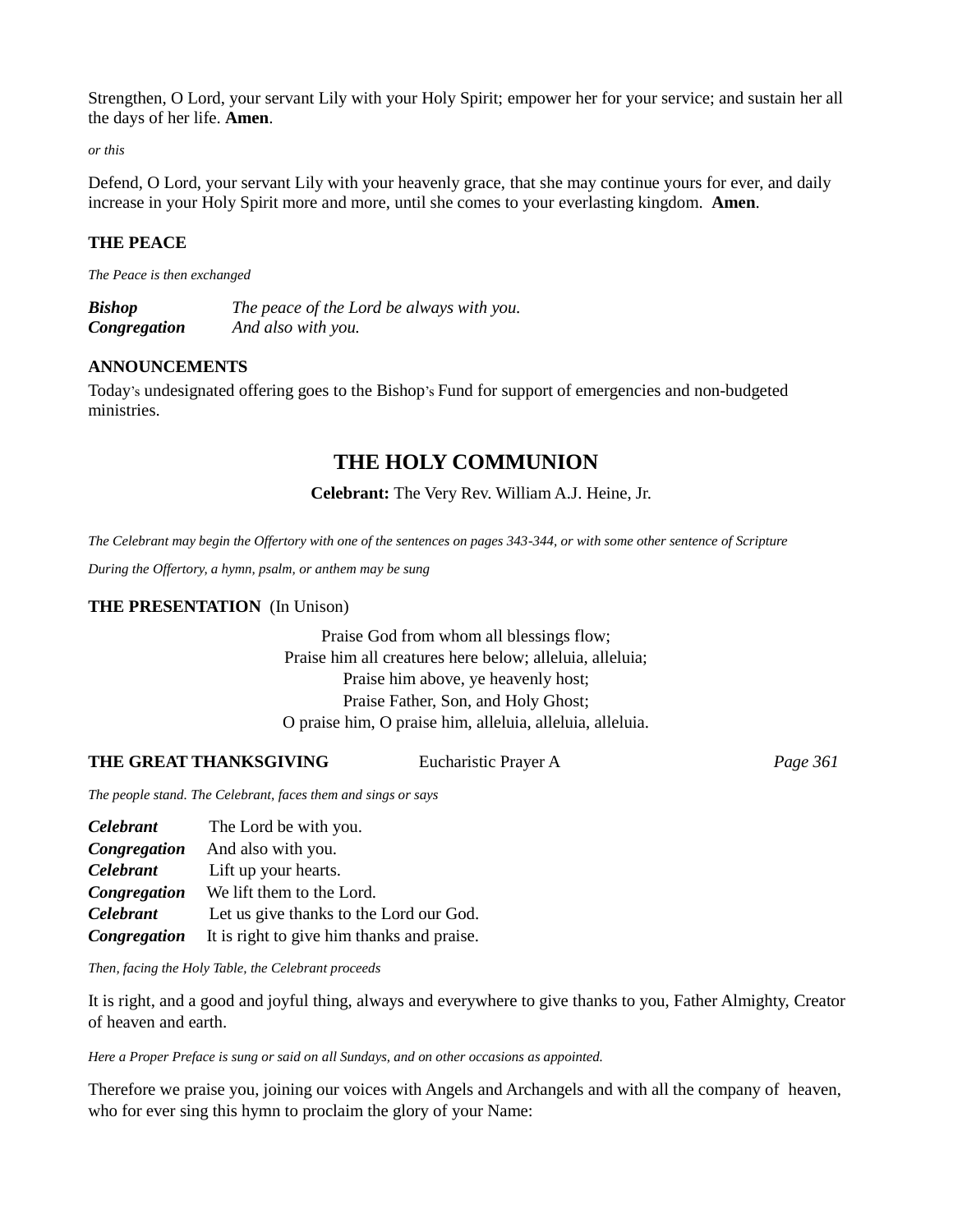#### *Celebrant and People*

Holy, holy, holy Lord, God of power and might,

heaven and earth are full of your glory.

Hosanna in the highest.

Blessed is he who comes in the name of the Lord.

Hosanna in the highest.

*The people stand or kneel Then the Celebrant continues*

Holy and gracious Father: In your infinite love you made us for yourself; and, when we had fallen into sin and become subject to evil and death, you, in your mercy, sent Jesus Christ, your only and eternal Son, to share our human nature, to live and die as one of us, to reconcile us to you, the God and Father of all.

He stretched out his arms upon the cross, and offered himself, in obedience to your will, a perfect sacrifice for the whole world.

*At the following words concerning the bread, the Celebrant is to hold it,or lay a hand upon it; and at the words concerning the cup, to hold orplace a hand upon the cup and any other vessel containing wine to be consecrated.*

On the night he was handed over to suffering and death, our Lord Jesus Christ took bread; and when he had given thanks to you, he broke it, and gave it to his disciples, and said, "Take, eat: This is my Body, which is given for you. Do this for the remembrance of me."

After supper he took the cup of wine; and when he had given thanks, he gave it to them, and said, "Drink this, all of you: This is my Blood of the new Covenant, which is shed for you and for many for the forgiveness of sins. Whenever you drink it, do this for the remembrance of me."

Therefore we proclaim the mystery of faith:

*Celebrant and People*

Christ has died. Christ is risen. Christ will come again. *The Celebrant continues*

We celebrate the memorial of our redemption, O Father, in this sacrifice of praise and thanksgiving. Recalling his death, resurrection, and ascension, we offer you these gifts.

Sanctify them by your Holy Spirit to be for your people the Body and Blood of your Son, the holy food and drink of new and unending life in him. Sanctify us also that we may faithfully receive this holy Sacrament, and serve you in unity, constancy, and peace; and at the last day bring us with all your saints into the joy of your eternal kingdom.

All this we ask through your Son Jesus Christ. By him, and with him, and in him, in the unity of the Holy Spirit all honor and glory is yours, Almighty Father, now and for ever. **Amen**.

And now, as our Savior Christ has taught us, we are bold to say,

*People and Celebrant*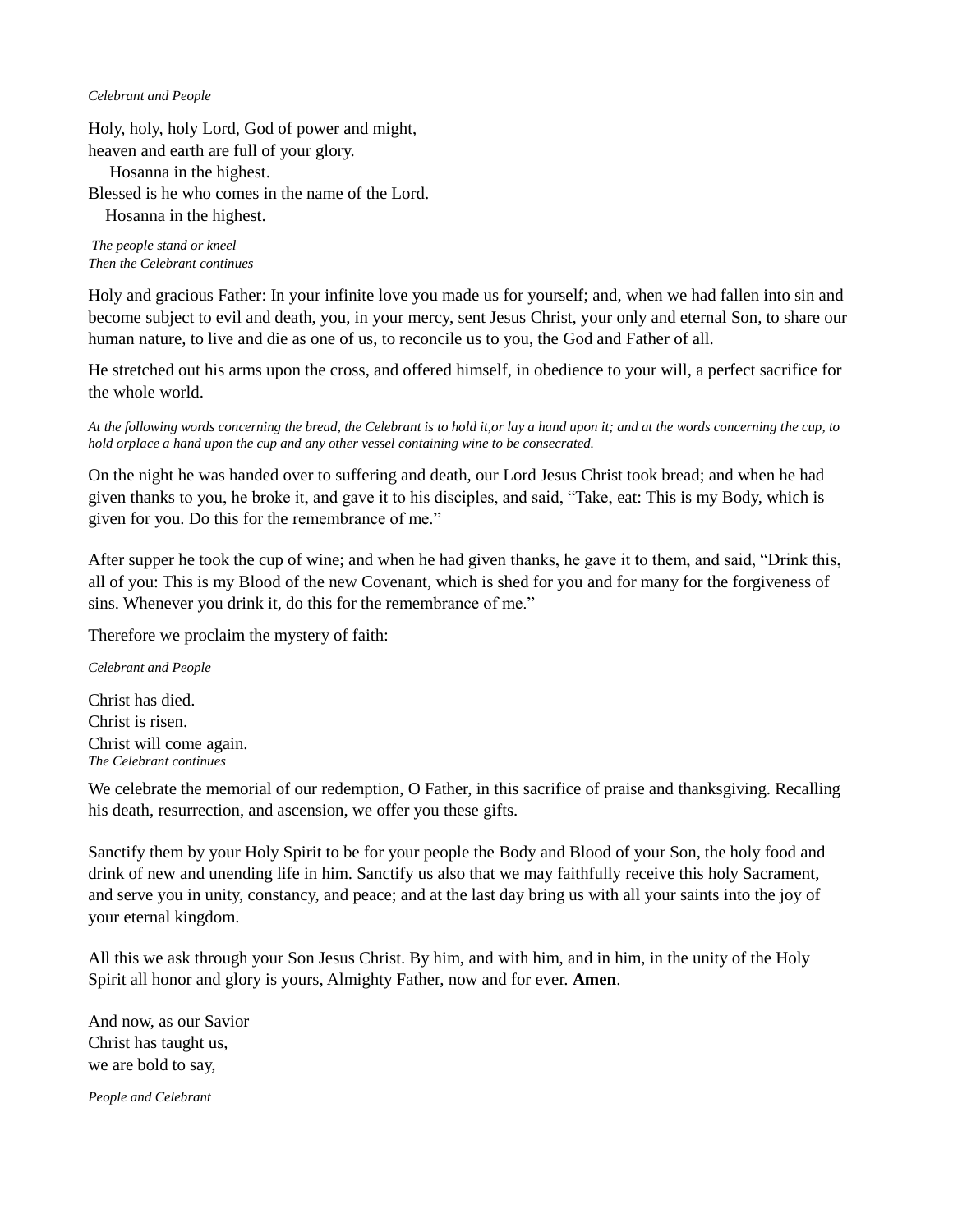Our Father, who art in heaven, hallowed be thy Name, thy kingdom come, thy will be done, on earth as it is in heaven. Give us this day our daily bread. And forgive us our trespasses, as we forgive those who trespass against us. And lead us not into temptation, but deliver us from evil. For thine is the kingdom, and the power, and the glory, for ever and ever.**.**

#### **THE BREAKING OF THE BREAD**

*The Celebrant breaks the consecrated Bread*

*A period of silence is kept*

*The following anthem may be sung*

Lamb of God, you take away the sins of the world: have mercy on us.

Lamb of God, you take away the sins of the world: have mercy on us.

Lamb of God, you take away the sins of the world: grant us peace.

*Facing the people, the Celebrant says the following Invitation*

Behold what you are. May we become what we receive.

*Please come forward, collect a paper cup with the Sacrament, return to your pew, and wait until everyone is ready to receive Holy Communion*

#### FOR THOSE WATCHING FROM HOME

*There's a short liturgy from The St. Augustine's Prayer Book, which includes this prayer, called an "Act of Reception." If you are watching the Sunday morning celebration of Holy Communion, consider praying this during the time when you would normally be coming to the altar rail to receive Communion*

#### **ACT OF RECEPTION**

In union, blessed Jesus, with the faithful gathered at every altar of your Church where your blessed Body and Blood are offered this day, I long to offer praise and thanksgiving, for creation and all the blessings of this life, for the redemption won for us by your life, death, and resurrection, for the means of grace and the hope of glory. I believe that you are truly present in the Holy Sacrament, and, since I cannot at this time receive Communion, I pray you to come into my heart. I unite myself with you and embrace you with all my heart, my soul, and my mind. Let nothing separate me from you; let me serve you in this life until, by your grace, I come to your glorious kingdom and unending peace. **Amen.**

*During the ministration of Communion, hymns, psalms, or anthems may be sung*